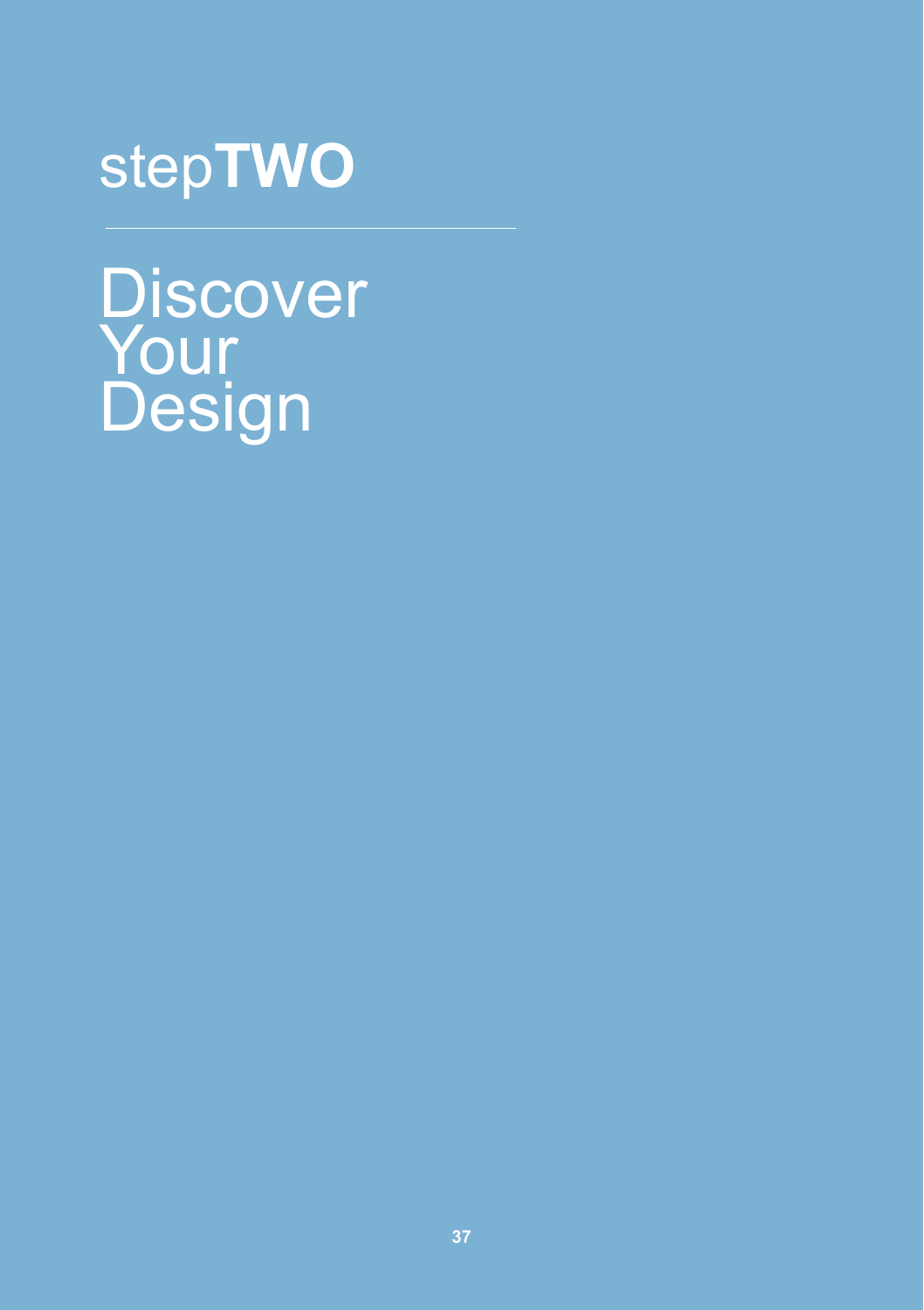#### **Discovering your Gifts**

*"Now these are the gifts Christ gave to the church: the apostles, the prophets, the evangelists, and the pastors and teachers. Their responsibility is to equip God's people to do His work and build up the church, the body of Christ."* **EPHESIANS 4:11–12** (NLT)

1. My

*"We have different gifts, according to the grace given us. If a man's gift is prophesying, let him use it in proportion to his faith. If it is serving, let him serve; if it is teaching, let him teach; if it is encouraging, let him encourage; if it is contributing to the needs of others, let him give generously; if it is leadership, let him govern diligently; if it is showing mercy, let him do it cheerfully."* 

**ROMANS 12:6–8**

2. My

*"So here's what I want you to do, God helping you: Take your everyday, ordinary life—your sleeping, eating, going-to-work, and walking-around life—and place it before God as an offering. Embracing what God does for you is the best thing you can do for Him."* **ROMANS 12:1** (MSG)

 $3.$  My  $\overline{\phantom{1}}$ 

*"All praise to God, the Father of our Lord Jesus Christ. God is our merciful Father and the source of all comfort. He comforts us in all our troubles so that we can comfort others. When they are troubled, we will be able to give them the same comfort God has given us."* 

**2 CORINTHIANS 1:3–4** (NLT)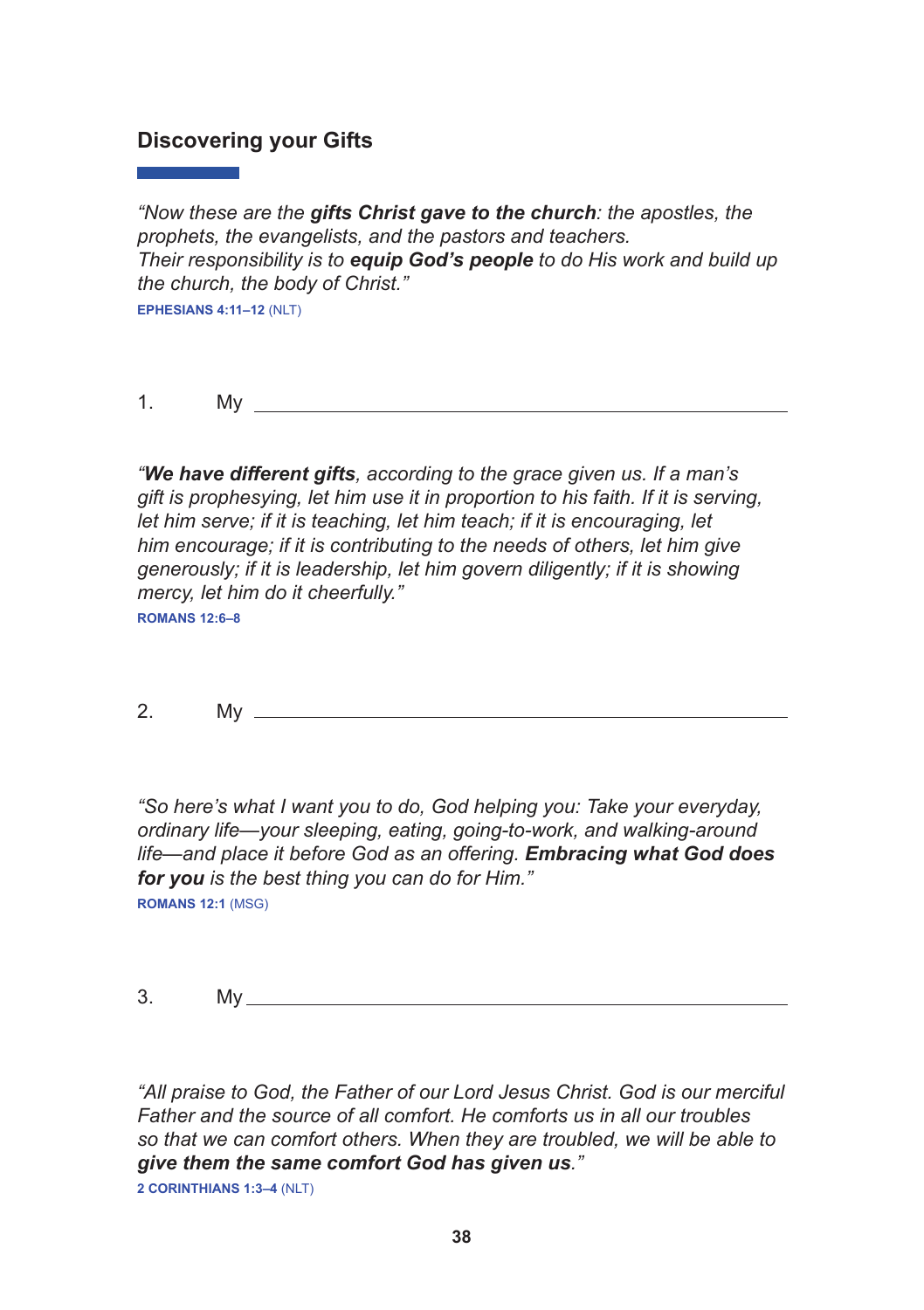

# **Design Reveals Destiny**

*"You made all the delicate, inner parts of my body and knit me together in my mother's womb. Thank You for making me so wonderfully complex! Your workmanship is marvellous—how well I know it."*  **PSALM 139:13–14** (NLT)

- 1.  $\frac{1}{\sqrt{1-\frac{1}{\sqrt{1-\frac{1}{\sqrt{1-\frac{1}{\sqrt{1-\frac{1}{\sqrt{1-\frac{1}{\sqrt{1-\frac{1}{\sqrt{1-\frac{1}{\sqrt{1-\frac{1}{\sqrt{1-\frac{1}{\sqrt{1-\frac{1}{\sqrt{1-\frac{1}{\sqrt{1-\frac{1}{\sqrt{1-\frac{1}{\sqrt{1-\frac{1}{\sqrt{1-\frac{1}{\sqrt{1-\frac{1}{\sqrt{1-\frac{1}{\sqrt{1-\frac{1}{\sqrt{1-\frac{1}{\sqrt{1-\frac{1}{\sqrt{1-\frac{1}{\sqrt{1-\frac{1}{\sqrt{1-\frac{1}{\sqrt{1-\$
- $2.$  my gifts.
- 3. my gifts.

My purpose is to  $\frac{1}{2}$  by  $\frac{1}{2}$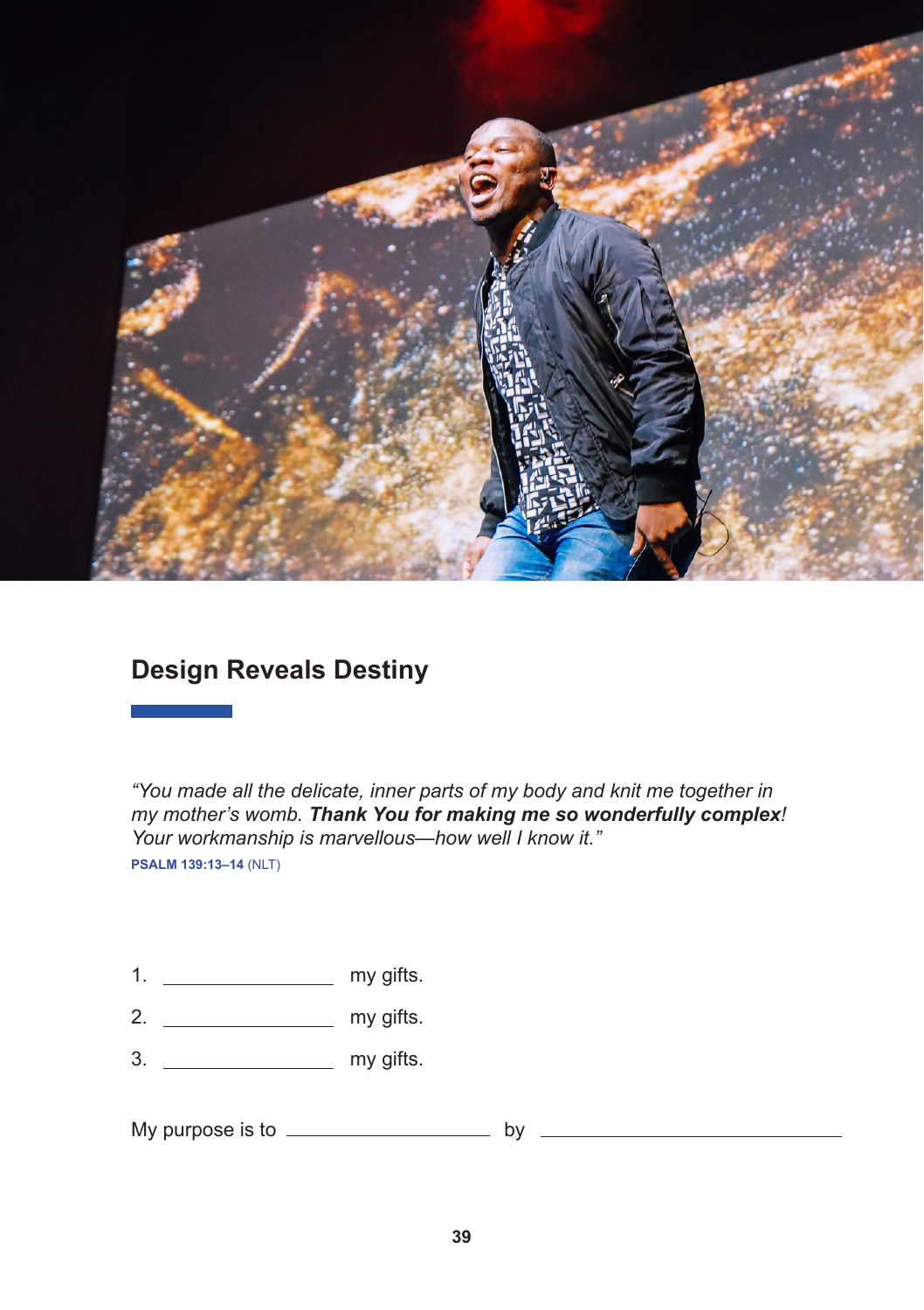# **Personality / Leadership Style.**

| 1. Total: ___________                           | <b>Never</b> | Rarely                  | <b>Sometimes</b> | Often                   | <b>Always</b> |
|-------------------------------------------------|--------------|-------------------------|------------------|-------------------------|---------------|
| I am assertive, demanding, and decisive.        | 1            | 2                       | 3                | 4                       | 5             |
| I enjoy doing multiple tasks at once.           | 1            | $\overline{\mathbf{c}}$ | 3                | 4                       | 5             |
| I thrive in a challenge-based environment.      | 1            | $\overline{2}$          | 3                | 4                       | 5             |
| I think about tasks more than others or myself  | 1            | $\mathbf 2$             | 3                | 4                       | 5             |
| I am motivated by accomplishment and            | 1            | $\overline{2}$          | 3                | 4                       | 5             |
| authority.                                      |              |                         |                  |                         |               |
| 2. Total:                                       | <b>Never</b> | Rarely                  | <b>Sometimes</b> | Often                   | Always        |
|                                                 |              |                         |                  |                         |               |
| I enjoy influencing and inspiring other people. | 1            | $\mathbf{2}$            | 3                | 4                       | 5             |
| I am optimistic about others.                   | 1            | $\overline{2}$          | $\mathbf{3}$     | $\overline{4}$          | 5             |
| I tend to be the life of the party.             | 1            | $\overline{2}$          | 3 <sup>7</sup>   | 4                       | 5             |
| I think about motivating people.                | 1            | $\overline{2}$          | 3                | 4                       | 5             |
| I am motivated by recognition and approval.     | 1            | $\overline{2}$          | 3                | $\overline{\mathbf{4}}$ | 5             |
| 3. Total:                                       | <b>Never</b> | Rarely                  | Sometimes        | Often                   | Always        |
| I thrive in consistent environments.            | 1            | $\overline{2}$          | 3                | 4                       | 5             |
| I prefer specifics over generalisations.        | 1            | $\overline{2}$          | 3                | $\overline{4}$          | 5             |
| I enjoy small groups of people.                 | $\mathbf{1}$ | $\overline{2}$          | 3 <sup>1</sup>   | 4                       | 5             |
| I prefer being a member of a team.              | 1            | $\overline{a}$          | 3                | 4                       | 5             |
| I am motivated by stability and support.        | 1            | $\mathfrak{p}$          | 3                | 4                       | 5             |
| 4. Total: __________                            | <b>Never</b> | Rarely                  | Sometimes        | Often                   | Always        |
| I typically do not take big risks.              | 1            | $\overline{2}$          | 3                | 4                       | 5             |
| I love tasks, order, and details.               | $\mathbf{1}$ | $\overline{2}$          | 3 <sup>7</sup>   | $\overline{4}$          | 5             |
| I am right most of the time.                    | 1            | $\overline{a}$          | $\mathbf{3}$     | 4                       | 5             |
| I comply with clearly defined rules.            | 1            | $\frac{2}{2}$           | 3                | 4                       | 5             |
| I am motivated by quality and correctness.      | 1            |                         | 3                | 4                       | 5             |
|                                                 |              |                         |                  |                         |               |

**My Personality / Leadership style is**: \_\_\_\_\_\_\_\_\_\_\_\_\_\_\_\_\_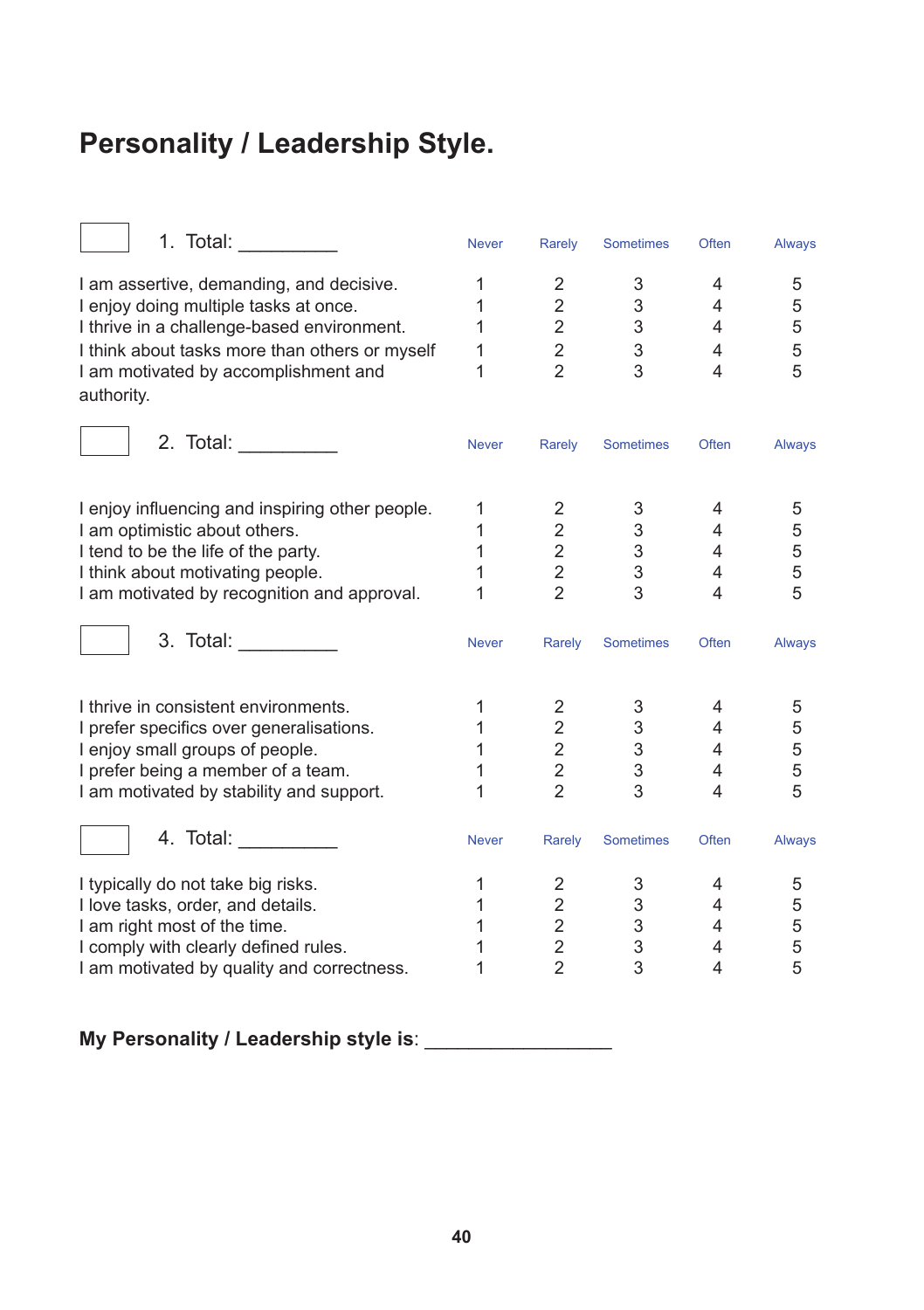**My Personality/ Leadership style is My Personality/ Leadership style is \_\_\_\_\_\_\_\_\_\_\_\_\_\_\_\_\_**



*"I praise You because I am fearfully and wonderfully made; Your works are wonderful; I know that full well."* 

**PSALM 139:14**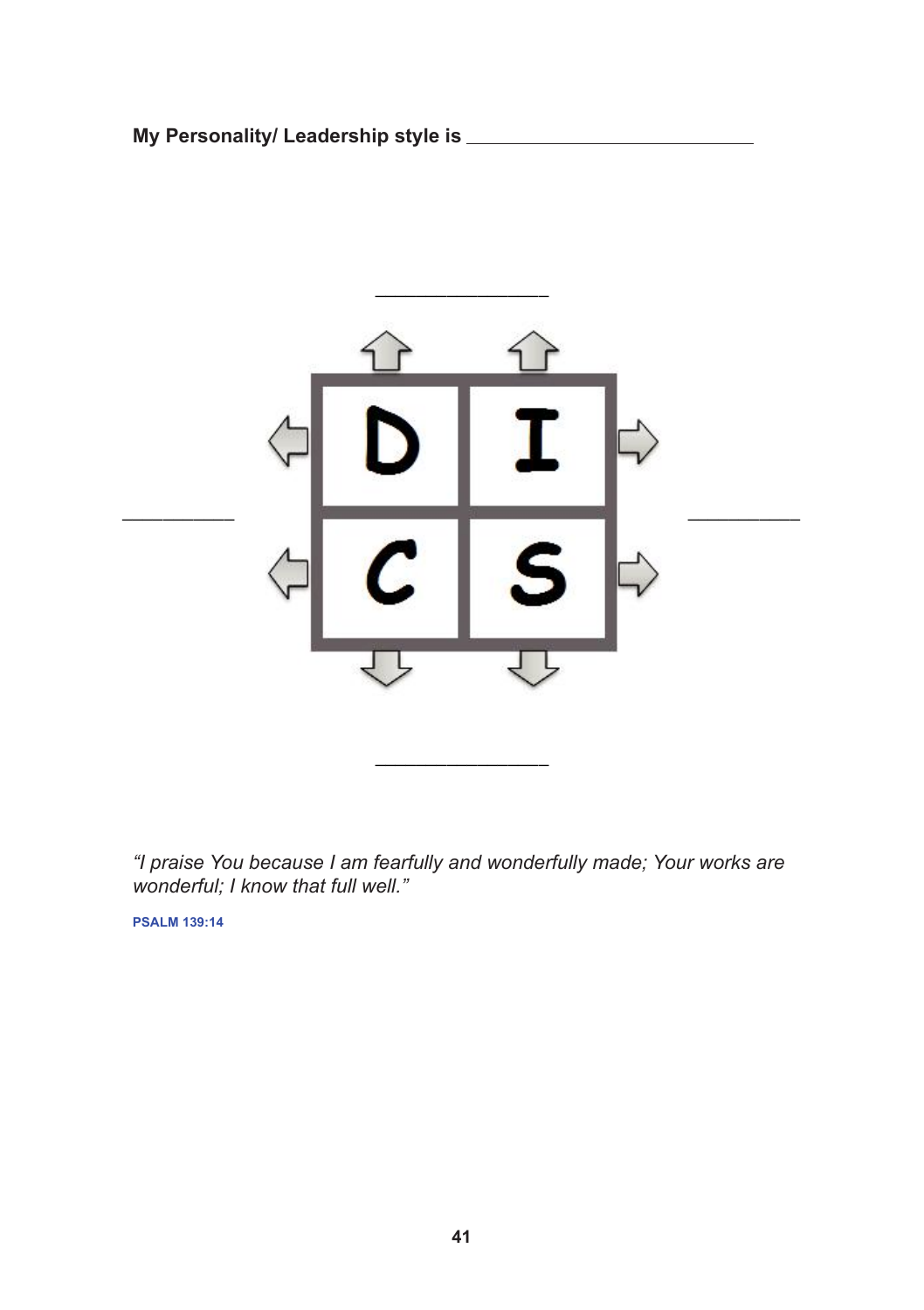- **D** We are direct and decisive. We are risk-takers and problem solvers. We are more concerned with completing tasks and winning than we are with gaining approval from people. Though the internal drive tends to make us insensitive to those around us, "D's" are not afraid to challenge the status quo, and we thrive when it comes to developing new things. We need the discipline to excel and respond to direct confrontation. Our greatest fear is to be taken advantage of, and even despite our possible weaknesses which include an aversion to routine, a tendency to overstep authority. an argumentative nature, and a habit of taking on too much—we place a high value on time and use our innovative thinking to accomplish difficult tasks and conquer challenges.
- **D/I** We are curious concluders who place emphasis on the bottom line and work hard to reach our goals. We are more determined than we are inspirational. yet our high expectations and standards for ourselves and those around us typically cause us to make quite an impact, motivating others to follow us. We have an array of interests and can become distracted by taking on too many projects. We often need to focus, prioritise, and simply slow down. Because we thrive on activity and forward motion, we like to accomplish tasks through a large number of people.

Joshua (Joshua 1), Noah (Genesis 6-9), Sarah (Genesis 16, 1 Peter 3:6)

**D/S** We are achievers with the ability to persevere. We are more active than passive but possess a kind of calm sensitivity and steadiness that makes us good leaders. We seem to be people-oriented but can easily be dominant and decisive when it comes to tasks and project planning. We strive to accomplish goals with fierce determination that comes from a strong internal drive, but we could benefit from contemplative and conservative thinking as well as spending more time focusing on relationships. Daniel (Daniel 1-6), Job (Job 1:5, James 5:11), Martha (Luke 10:38-42)

**D/C** We are challengers that can either be determined students or defiant critics. Being in charge is important to us, yet we care little about what others think as long as we get the job done. We have a great deal of foresight and examine every avenue to find the best solution. We prefer to work alone. Though we fear failure and the lack of influence, we are motivated by challenges and can often be excellent administrators. We can benefit from learning to relax and paying more attention to people. Malachi (Malachi 4), Nathan (2 Samuel 12:1-13), Nahum (Nahum 1-3)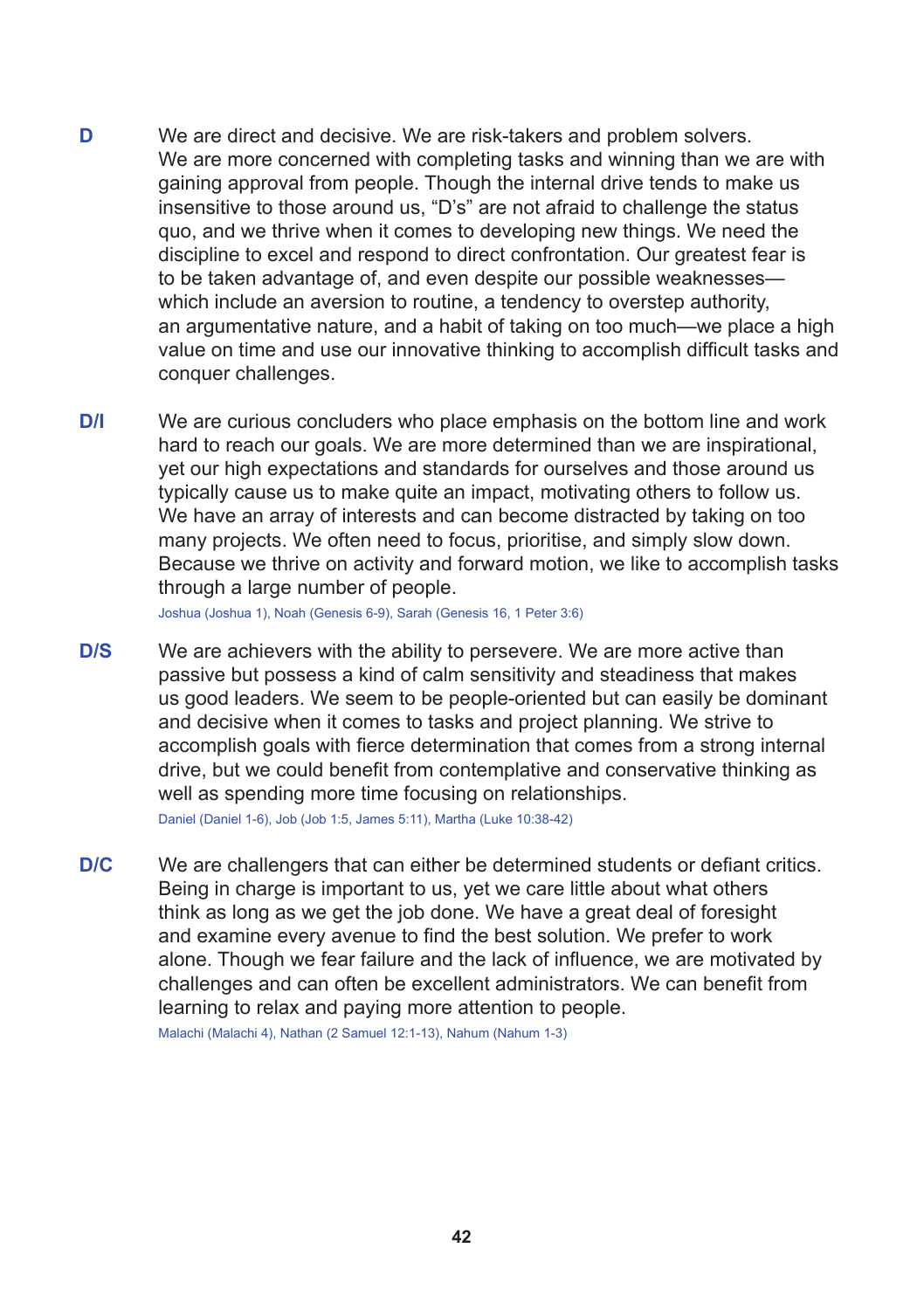**I** We are inspiring and impressive. Enthusiastic, optimistic, impulsive, and emotional—we tend to be creative problem solvers and excellent encouragers. We often have a large number of friends, but we can become more concerned with approval and popularity than with getting results.

> Our greatest fear is rejection, but we thrive when it comes to motivating others. Our positive sense of humour helps us negotiate conflicts. Though we can be inattentive to details and poor listeners, we can be great peacemakers and effective teammates when we control our feelings and minimise our urge to entertain and be the centre of attention. We value lots of human touch and connection.

**I/D** We are persuaders who are outgoing and energetic. We enjoy large groups and use our power of influence to attain respect and convince people to follow our lead. Sometimes we can be viewed as fidgety and nervous, but it comes from our need to be a part of challenges that have variety, freedom, and mobility. We could benefit from learning to look before we leap and spending more time being studious and still. We make inspiring leaders and know how to get results from and through people.

> John the Baptist (Luke 3), Peter (Matthew 16 and 26, Acts 3), Rebekah (Genesis 24)

- **I/S** We are influential counsellors who love people, and it's no surprise that people love us. We live to please and serve and tend to be good listeners. Looking good and encouraging others is important to us, as is following through and being obedient. We often lack in the area of organisation and can be more concerned with the people involved than we are with the task at hand. However, we can be centre stage or behind the scenes with equal effectiveness, and we shine when it comes to influencing and helping others. Barnabas (Acts 4, 9, 11-15), Elisha (1 Kings 19, 2 Kings 2-3), Nicodemus, (John 3, 7, 19)
- **I/C** We are inspiring yet cautious assessors who are excellent communicators through the combination of concerned awareness and appreciation of people. We excel in determining ways to improve production. We tend to be impatient and critical and can also be overly persuasive and too consumed by the desire to win. We like to work inside the box, and we could benefit from trying new things and caring less about what others think. This personality type often possesses a gift for teaching; we are generally dependable when it comes to paying attention to details and getting the job done.

Miriam (Exodus 15-21), Ezra (Ezra 7-8), Shunammite Woman, (2 Kings 4:8-37)

#### **43**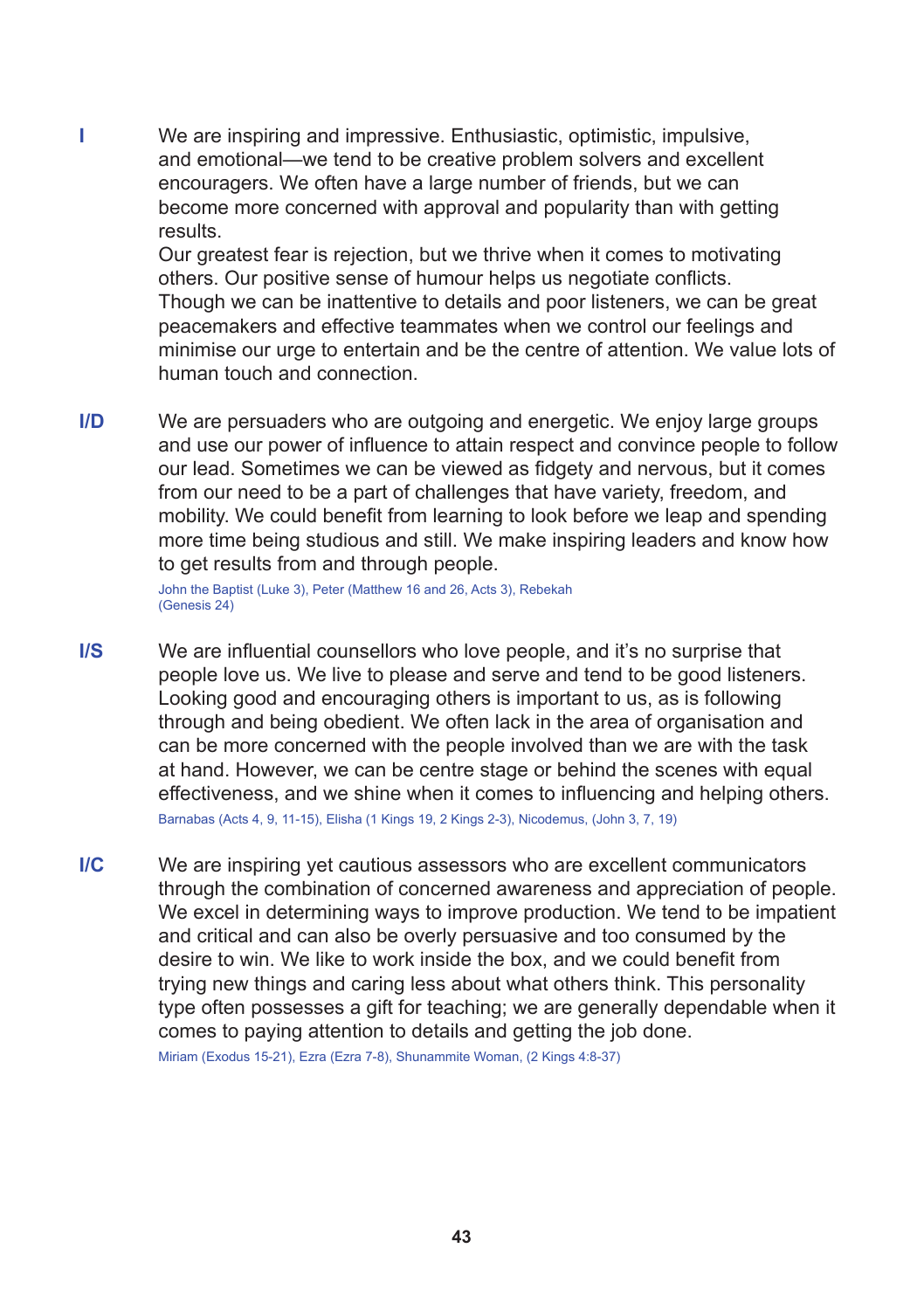- **S** We are steady and more reserved. We do not like change and thrive in secure, non-threatening environments. We are often friendly and understanding as well as good listeners and loyal workers who are happy doing the same job consistently. With an incredible ability to forgive, reliable and dependable "S"s tend to make the best friends. Our greatest fear, however, is loss of security, and our possible weaknesses naturally include not only resistance to change, but also difficulty adjusting to it. We can also be too sensitive to criticism and unable to establish priorities. In order to avoid being taken advantage of, we need to be stronger and learn how to say "no." We also like to avoid the limelight, but when given an opportunity to genuinely help others, we will gladly rise to the occasion. We feel most valued when we have truly helped someone.
- **S/D** We are quiet leaders who can be counted on to get the job done. We perform better in small groups and do not enjoy speaking in front of crowds. Though we can be soft- and hard-hearted at the same time, we enjoy close relationships with people, being careful not to dominate them. Challenges motivate us, especially ones that allow us to take a systematic approach. We tend to be determined, persevering through time and struggles. We benefit from encouragement and positive relationships. Martha (Luke 10:38-42), Job (Job 1:5, James 5:11)
- **S/I** We are inspirational counsellors who exhibit warmth and sensitivity. Tolerant and forgiving, we have many friends because they accept and represent others well. Our social nature and desire to be likeable and flexible makes us inclined to be overly tolerant and non-confrontational. We will benefit from being more task-oriented and paying more attention to detail. Kind and considerate, we include others and inspire people to follow us. Words of affirmation go a long way with us, and with the right motivation, we can be excellent team players.

Mary Magdalene (Luke 7:36-47), Barnabas (Acts 4, 9, 11-15), Elisha (1 Kings 19,2 Kings 2-13)

**S/C** We are diplomatic and steady, as well as detail-oriented. Stable and contemplative, we like to weigh the evidence and discover the facts to come to a logical conclusion. More deliberate, we prefer to take our time, especially when the decision involves others. Possible weaknesses include being highly sensitive and unable to handle criticism, and we also need to be aware of the way we treat others. Operating best in precise and cause-worthy projects, we can be a peacemaker; this makes us loyal team members and friends.

Moses (Exodus 3, 4, 20, 32), John (John 19:26-27), Eliezer (Genesis 24)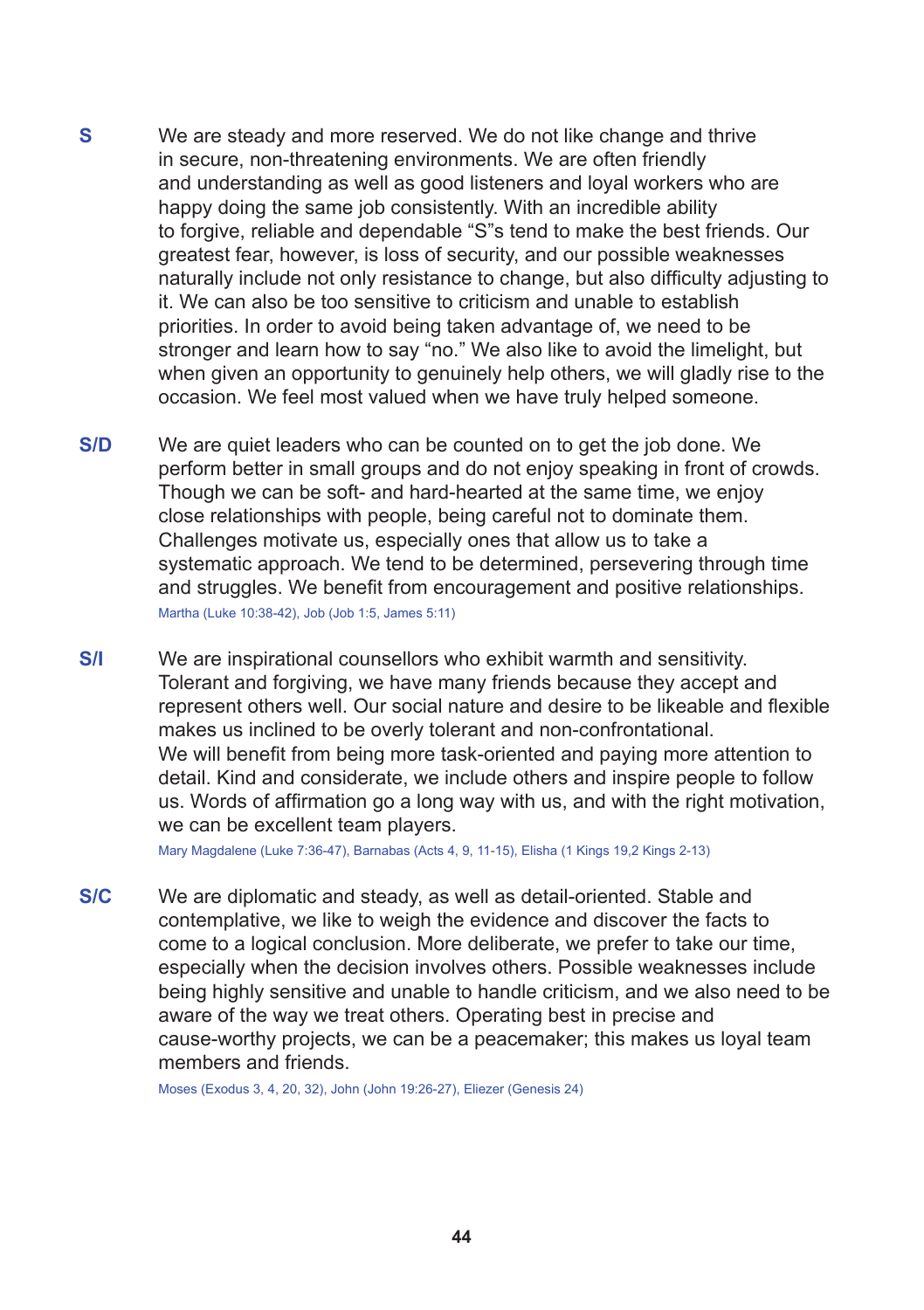- **C** We are compliant and analytical. Careful and logical lines of thinking drive us forward, and accuracy is a top priority. We hold high standards and value systematic approaches to problem-solving. Though we thrive when given opportunities to find solutions, we tend to ignore the feelings of others and can often be critical and downright crabby. Verbalising feelings is difficult for us, but when we are not bogged down in details and have clear-cut boundaries, we can be big assets to the team by providing calculated "reality checks." Our biggest fear is criticism, and our need for perfection is often a weakness, as is our tendency to give in when in the midst of an argument. However, we are thorough in all activities and can bring a conscientious, even-tempered element to the team that will provide solid grounding. We value being correct.
- **C/I** We are attentive to the details. We tend to impress others by doing things right and stabilising situations. Not considered aggressive or pushy, we enjoy both large and small crowds. Though we work well with people, we are sometimes too sensitive to what others think about us and our work. We could benefit from being more assertive and self-motivated. Often excellent judges of character, we easily trust those who meet our standards. We are moved by genuine and enthusiastic approval as well as concise and logical explanations.

Miriam (Exodus 15-21, Numbers 12:1-15), Ezra (Ezra 7, 8)

**C/S** We are systematic and stable. We tend to do one thing at a time— and do it right. Reserved and cautious, we would rather work behind the scenes to stay on track; however, we seldom take risks or try new things and naturally dislike sudden changes in our environments.

Precisionists to the letter, we painstakingly require accuracy and fear criticism, which we equate to failure. Diligent workers, our motivation comes from serving others.

Esther (Esther 4), Zechariah (Luke 1), Joseph (Matthew 1:1-23)

**C/D** We are cautious and determined designers who are consistently task-oriented and very aware of problems. Sometimes viewed as insensitive, we do care about individual people but have a difficult time showing it. We often feel we are the only ones who can do the job the way it needs to be done, but because of our administrative skills, we are able to bring plans for change and improvements to fruition. We have a tendency to be serious and could benefit from being more optimistic and enthusiastic. Despite our natural drive to achieve, we should concentrate on developing healthy relationships and simply loving people.

Bezalel (Exodus 35:30-36, 8, 37:1-9), Jochebed (Exodus 1:22-2:4), Jethro (Exodus 2,18)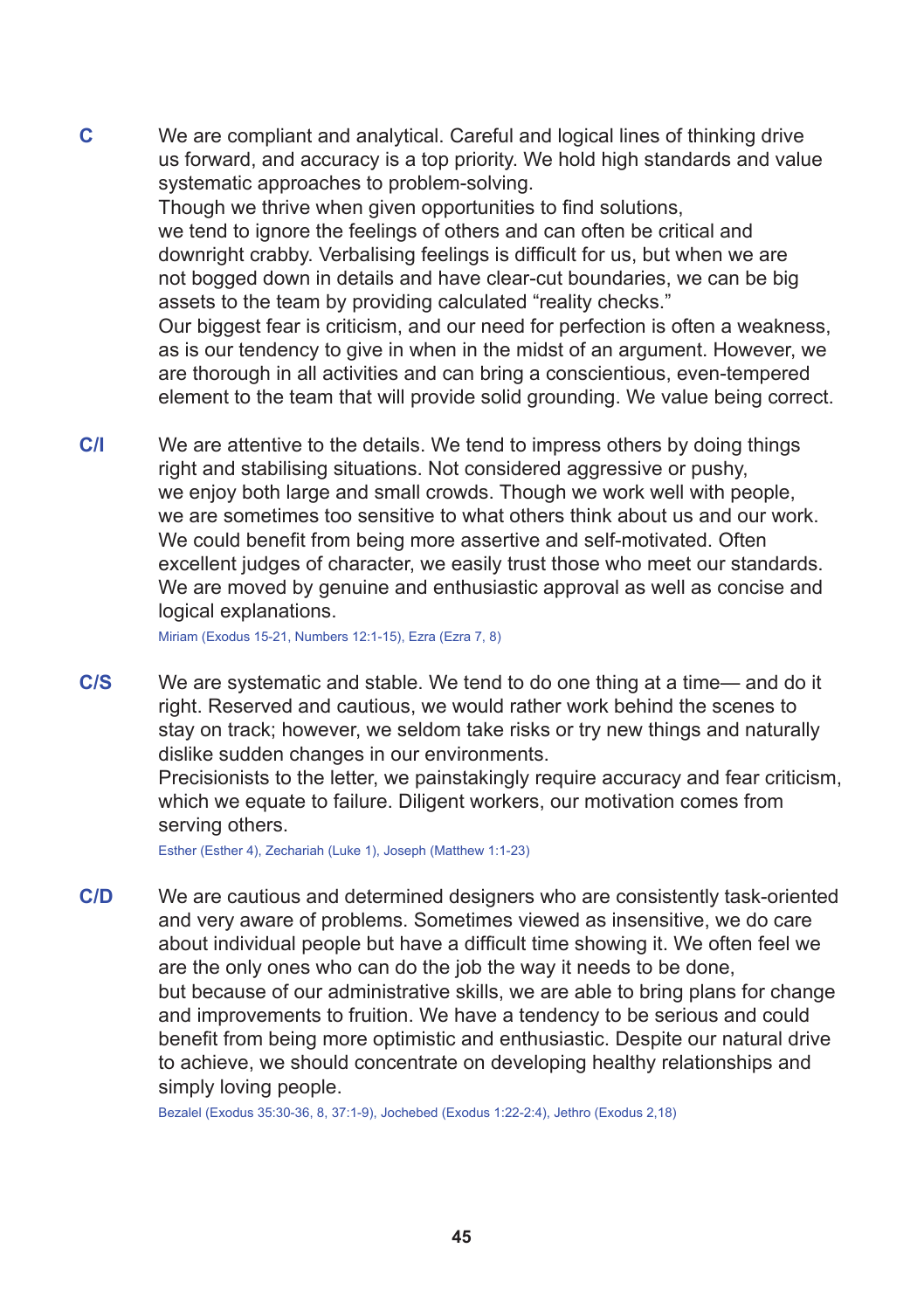# **Making The Most of Your Personality**

*"For we are His workmanship, created in Christ Jesus for good works."* **EPHESIANS 2:10** NASB

Every personality has strengths and challenges. The following will give you specific areas to focus on to help you work well with others.

**"D" personalities** are dominant, direct, task-oriented, decisive, organized, outgoing, and outspoken. As you embrace these strengths, also make sure to:

- Listen attentively to others.
- Support other team members.
- Invest in personal relationships.
- Balance controlling and domineering tendencies.
- Value the opinions, feelings, and desires of others.

**"I" personalities** are influential, witty, easygoing, outgoing, and people-oriented. As you embrace these strengths, also make sure to:

- Be aware of tasks that need to be accomplished.
- Balance your emotions, words, and actions.
- Remember to consider details and facts.
- Slow down your pace for others when necessary.
- Listen attentively to others instead of only talking.
- Choose thoughtful decision-making over impulsive decision-making.

**"S" personalities** are steady, stable, analytical, introverted, and people-oriented. As you embrace these strengths, also make sure to:

- Take the initiative.
- Practice flexibility.
- Approach confrontation constructively.
- Be direct in your interactions when necessary.
- Realise change can be healthy and be willing to adapt.
- Consider the overall goals of your family or group, not just specific processes or procedures.

**"C" personalities** are compliant, competent, task-oriented, goal-oriented, and introverted. As you embrace these strengths, also make sure to:

- Be decisive when necessary.
- Cultivate personal relationships.
- Be open to others' ideas and methods.
- Balance your focus between facts and people.
- Focus on doing the right things, not just doing things right.
- Help others accomplish their goals.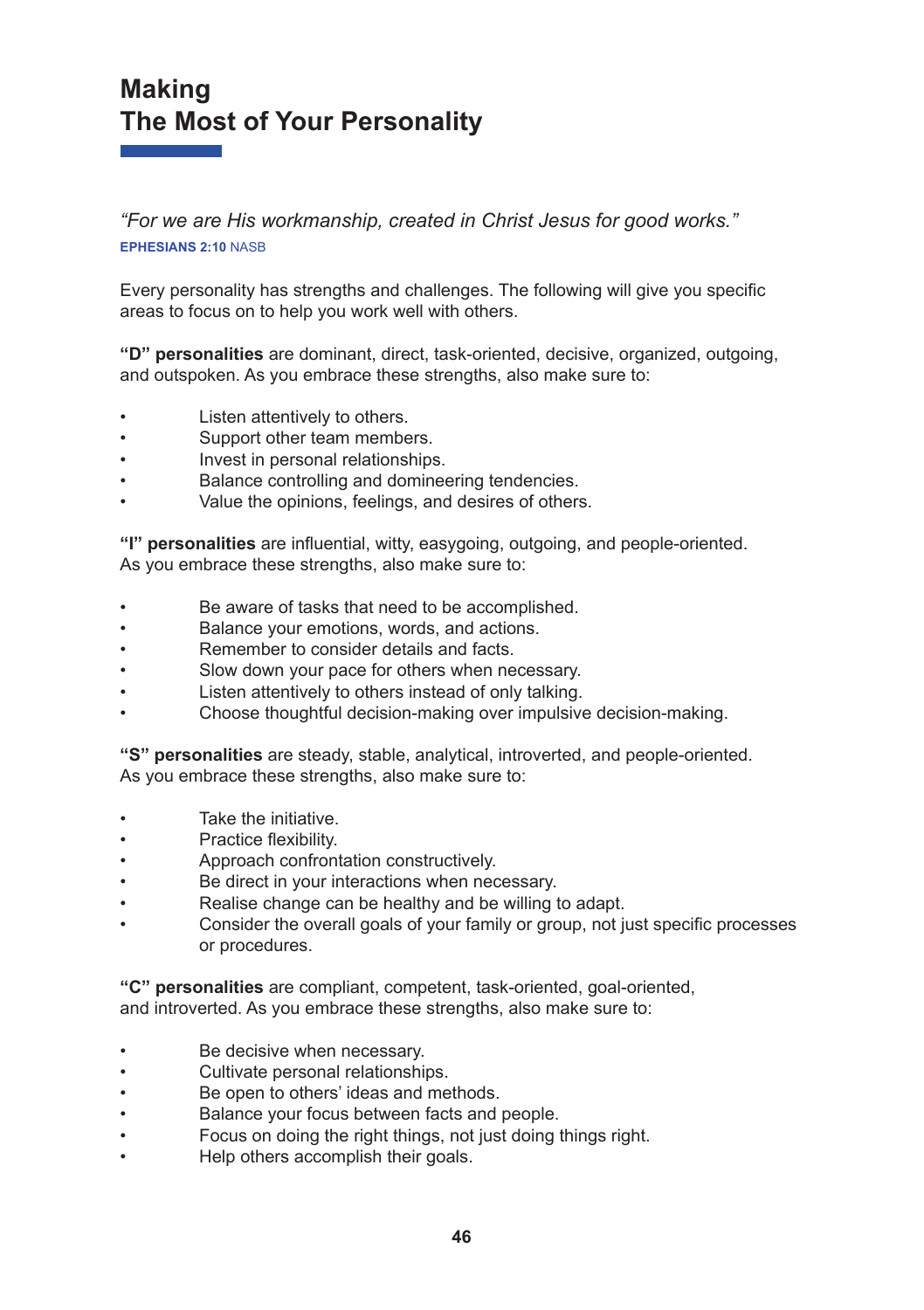# **Discovering Your Motivational Gifts**

*"Very truly I tell you, whoever believes in me will do the works I have been doing, and they will do even greater things than these, because I am going to the Father."* 

**JOHN 14:12**

#### **Motivational Gifts Statements**

- 1. I am careful, thorough, and skilled at managing organisations, groups and details.
- 2. I can visualise how something should be constructed before I build it.
- 3. I often find myself thinking of new creative ideas for expressing God's truths.
- 4. I quickly identify sin, and I challenge people to repentance.
- 5. I like motivating others to take steps for spiritual growth.
- 6. I seek opportunities to discuss spiritual matters with unbelievers.
- 7. I am more interested in meeting the needs of others than meeting my own needs.
- 8. I pay close attention to words, phrases, and the meaning of what is said by others.
- 9. I often see specific results in direct response to my prayers.
- 10. I often see the solution and direction to take and lead others to achieve it.
- 11. I love to give without others knowing about it.
- 12. I enjoy patiently but firmly nurturing others in their development as believers.
- 13. I grieve when I see others hurt and desire to help in their healing process.
- 14. I can make people feel at ease, even in unfamiliar surroundings.
- 15. I am highly motivated to organise that which I am responsible for.
- 16. I enjoy working with my hands to make things.
- 17. I regularly need time alone to reflect and develop my imagination.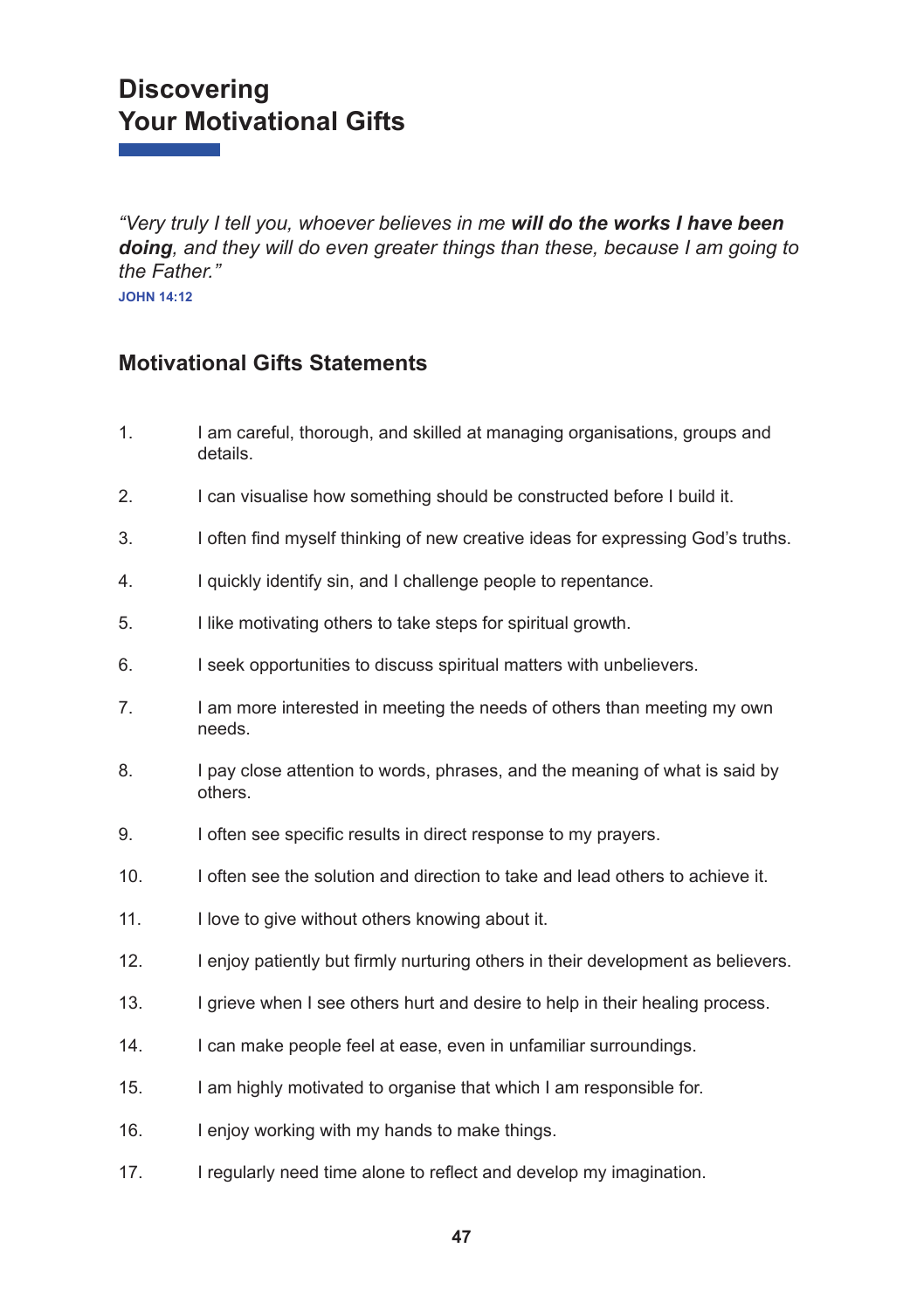- 18. I feel the need to speak God's truth even when it is difficult for others to accept.
- 19. I accept people as they are without judging them.
- 20. I openly and confidently tell others what Christ has done for me.
- 21. I tend to do more than is expected without being asked.
- 22. I communicate scripture in ways that motivate others to study and learn more.
- 23. I am honoured when others ask me to pray for them.
- 24. I am able to inspire others to achieve a vision.
- 25. I find great joy in giving in order to meet a need.
- 26. I can gently restore those that have lost faith.
- 27. I have a tremendous capacity to show love to those in need.
- 28. I enjoy doing whatever I can to make others feel at home.
- 29. I easily facilitate resources and people to accomplish tasks or goals.
- 30. I am skilled at working with different sorts of tools.
- 31. I am very expressive and creative when explaining things to others.
- 32. I boldly expose any teachings or events that contradict Biblical principles.
- 33. I enjoy reassuring and strengthening those who are discouraged.
- 34. I consistently look for opportunities to build relationships with non-believers.
- 35. I find great JOY in doing something that is helpful.
- 36. I present information and skills to others at a level that is easy to grasp and apply.
- 37. I feel burdened to pray when I hear about a needy situation.
- 38. I influence others to perform to the best of their ability.
- 39. I enjoy being given the opportunity to financially support the Gospel.
- 40. I often spend time giving guidance and counsel to people.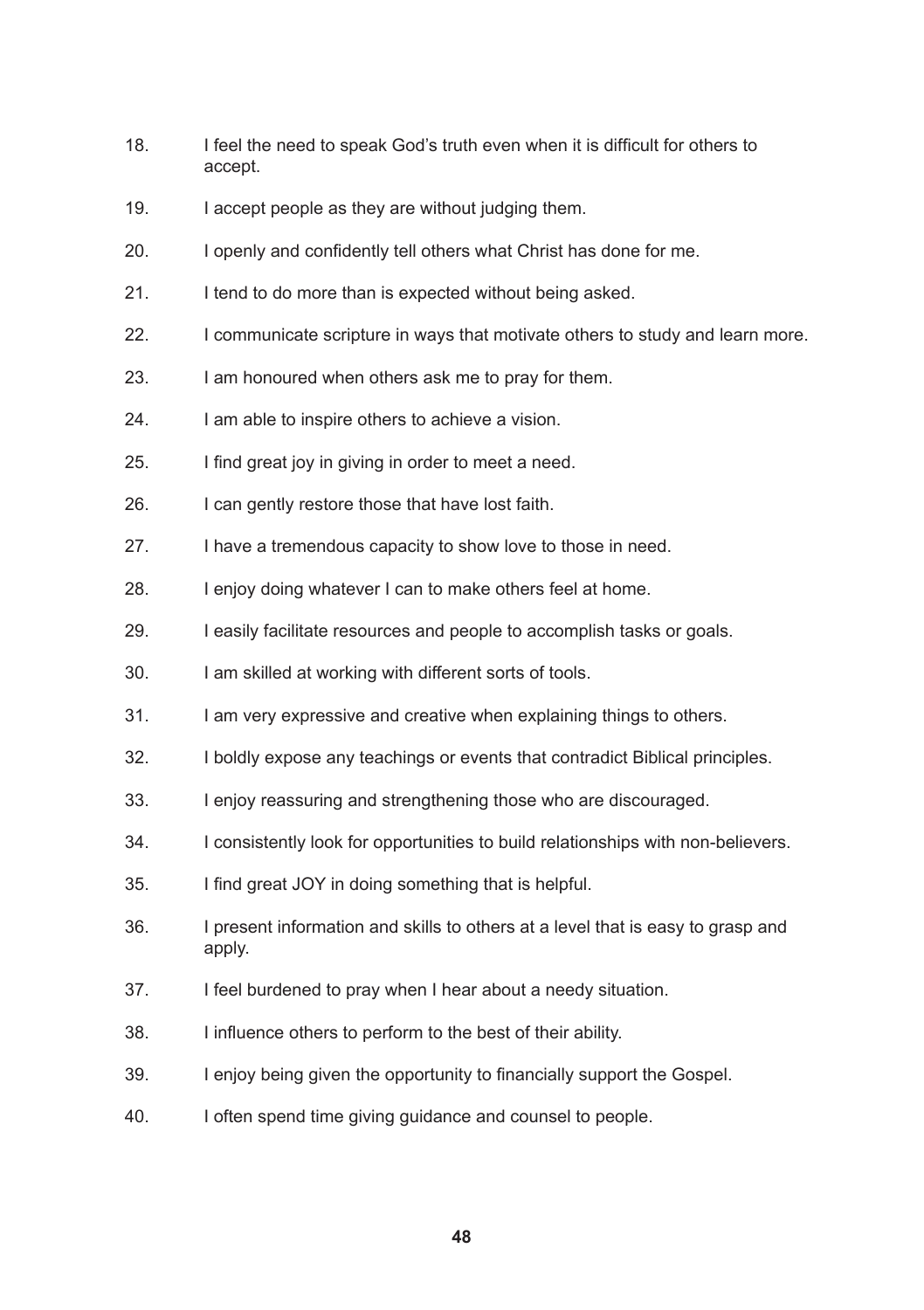- 41. I take care with my words and actions in order to avoid hurting others.
- 42. I enjoy opening my home to others and entertaining.
- 43. I enjoy delegating tasks and supervising people.
- 44. I enjoy working creatively with wood, cloth, paints, metal, glass or other materials.
- 45. I enjoy developing and using my artistic skills (art, drama, music, photography).
- 46. I see things as black or white, no grey or indefinite areas.
- 47. I view trials as opportunities to produce personal growth.
- 48. I often invite unbelievers to accept Jesus Christ as Lord and Saviour.
- 49. I support others using my natural or learned skills wherever needed.
- 50. I am aware and concerned when Scripture is used out of context.
- 51. I pray with confidence because I know God works in response to prayer.
- 52. I set goals and manage people and resources effectively to accomplish them.
- 53. I manage my money well in order to free more of it for giving.
- 54. I can faithfully provide long-term support and concern for others.
- 55. I can patiently support those going through painful experiences.
- 56. I enjoy meeting new people and creating a welcoming environment.
- 57. I can anticipate potential problems and develop backup plans.
- 58. I find great joy in honouring God with my handcrafted gifts.
- 59. I enjoy challenging people's perspectives of God by using various art forms.
- 60. I speak in a way that results in conviction and change in the lives of others.
- 61. I have been told that I have a positive attitude.
- 62. I can easily adapt the Gospel message so that it connects with other people's felt needs.
- 63. I see a spiritual significance in doing practical tasks.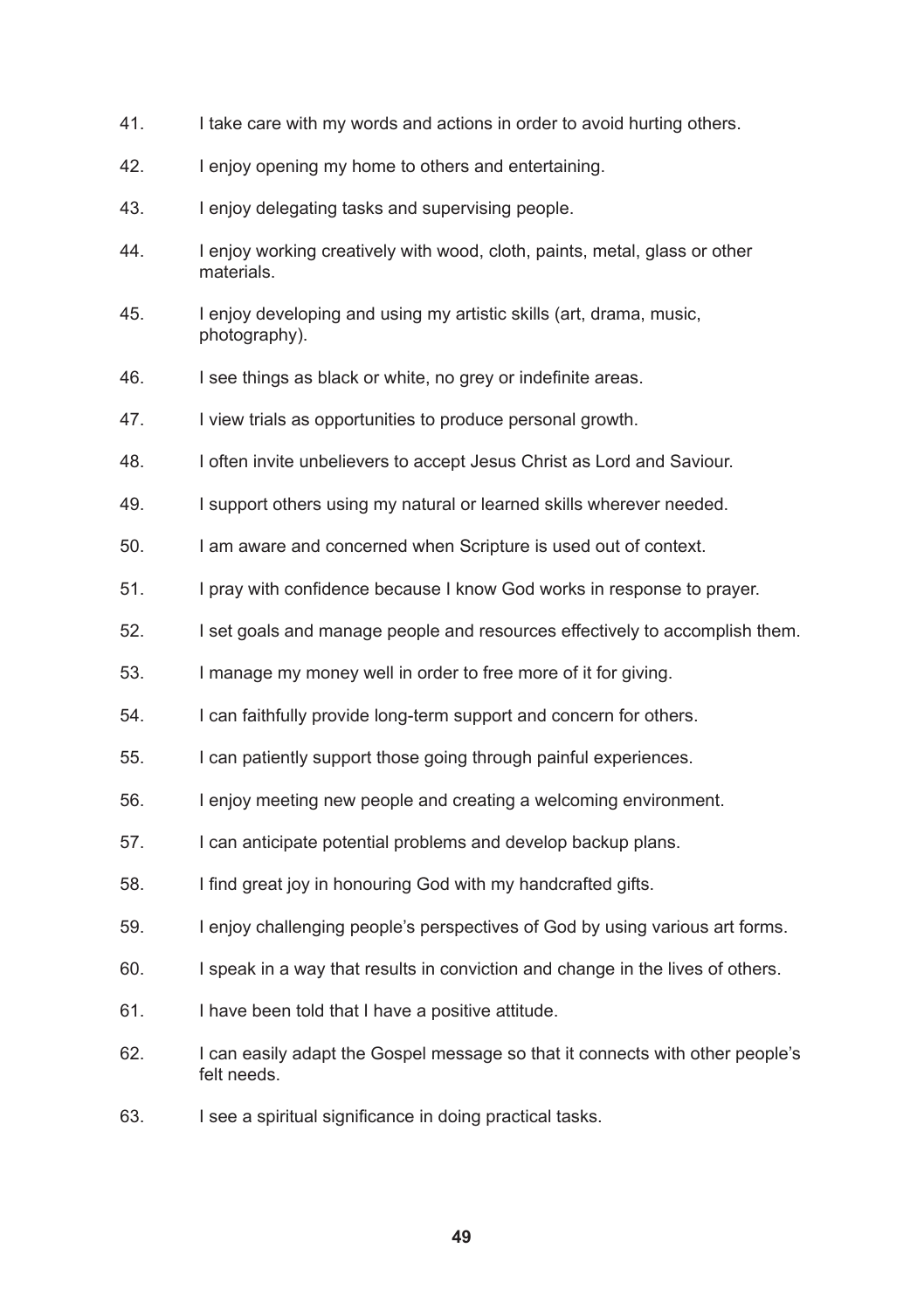- 64. I find Bible study to be the foundation of my spiritual growth.
- 65. I take prayer requests from others and consistently pray for them.
- 66. I can adjust my leadership style in order to bring out the best in others.
- 67. I like knowing that my financial support makes a difference in the lives of others.
- 68. I give guidance for the person as a whole relationally, emotionally, spiritually, etc.
- 69. I am able to identify with what others are going through.
- 70. I believe that the Lord directs strangers to me who need to be connected to others.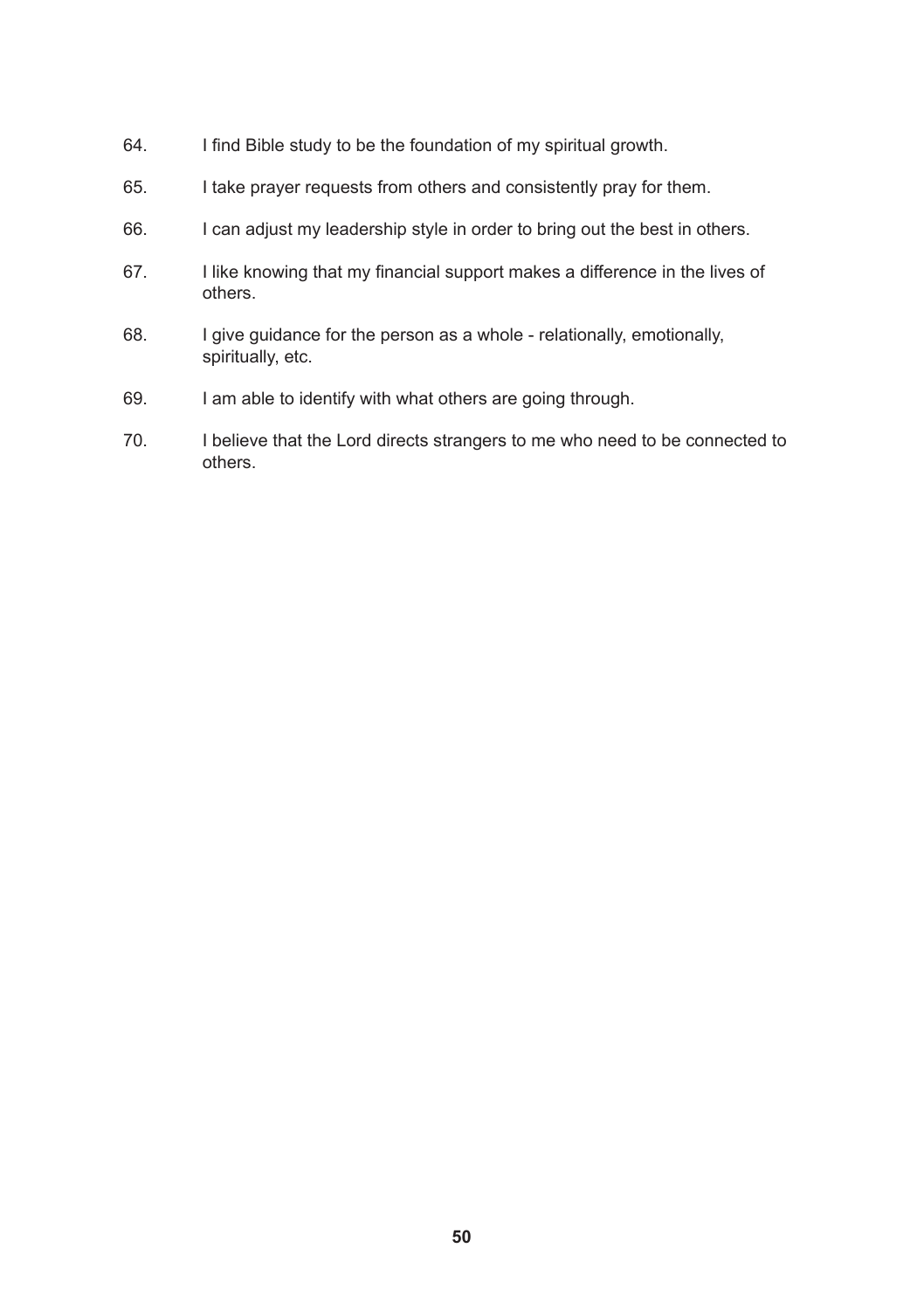#### **1 = Almost Never 2 = Sometimes 3 = Almost Always 1 = Almost Never 2 = Sometimes 3 3 = Almost Always**

TOTAL GIFT

|  |  | 11. 25. 39. 53. 53. $\frac{1}{2}$ 67. $\frac{1}{2}$ K. |  |
|--|--|--------------------------------------------------------|--|
|  |  | 12. 26. 40. 54. 68. 20. L.                             |  |
|  |  |                                                        |  |
|  |  | 14. 28. 28. 42. 56. 270. 28. N.                        |  |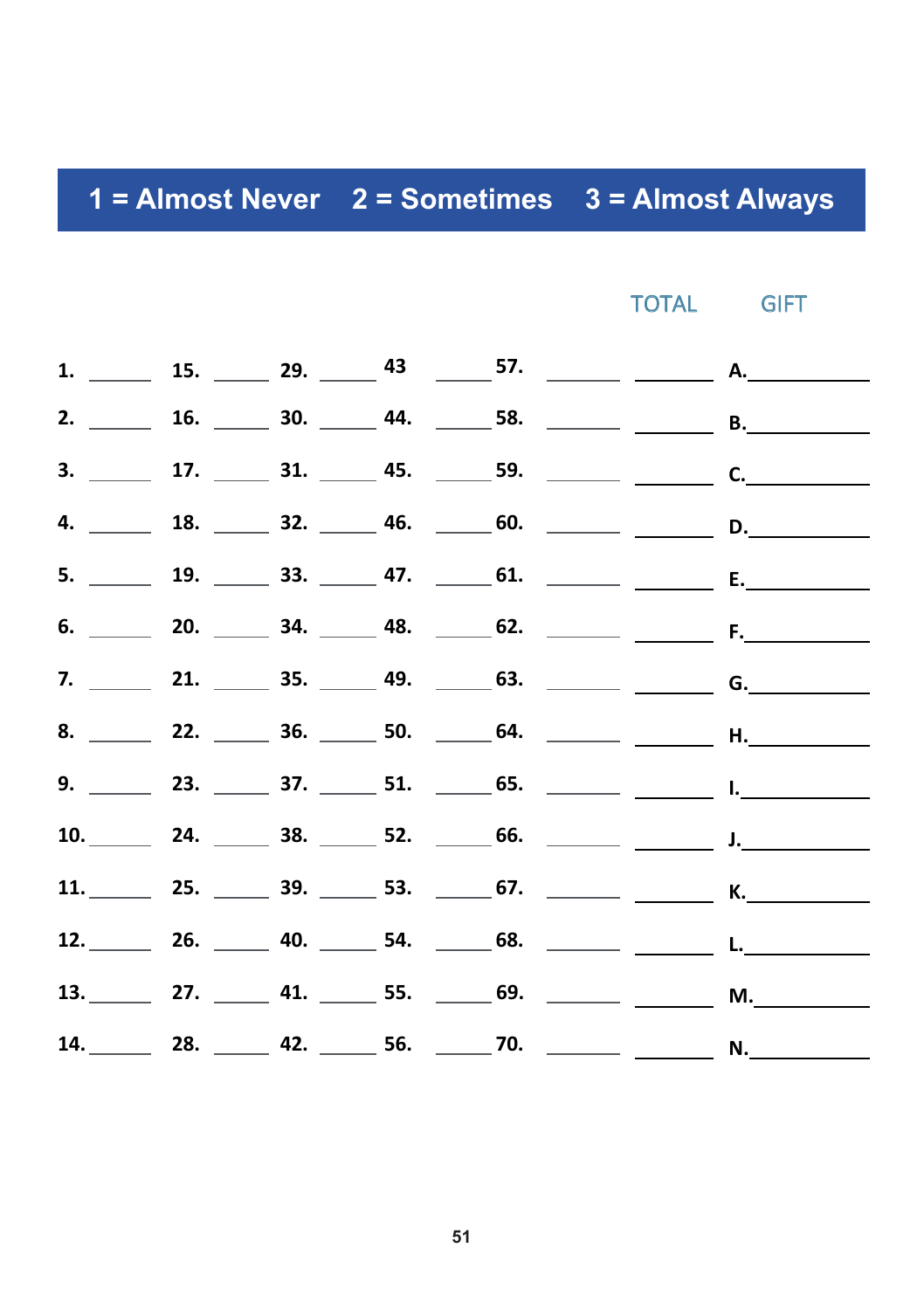## **My Motivational Gifts**

**Contract Contract** 

Your three top scores are your motivational/ strongest gifts.

#### **My top motivational gifts are:**

| ٠<br>- 1 |  |
|----------|--|
|          |  |
| 2.       |  |
|          |  |
| 3        |  |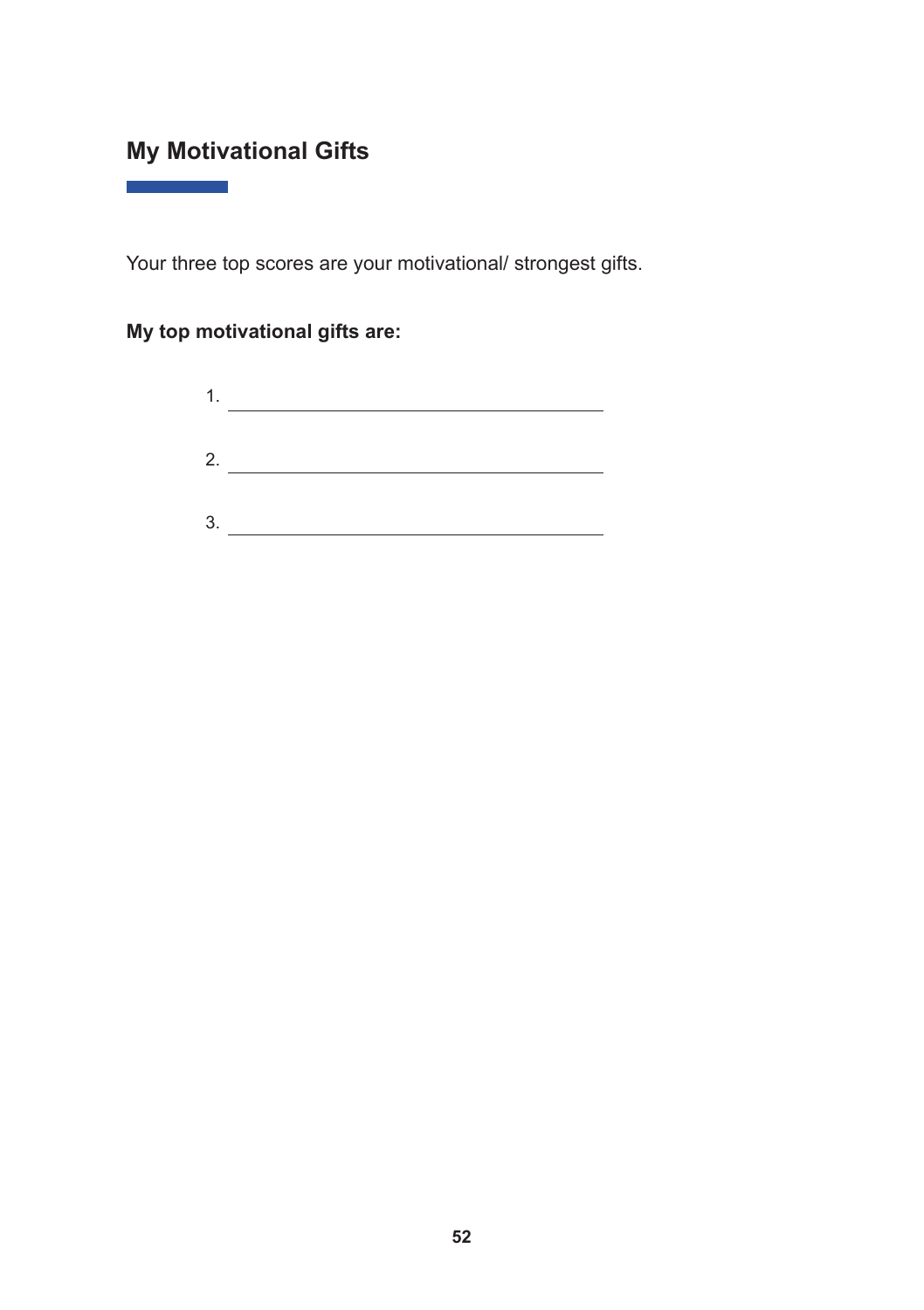## **Using Your Motivational Gifts**

Congratulations on discovering your Motivational gifts! God uniquely created you and gave you these gifts for a reason. Now that you've identified how He has gifted you, your next step is to learn how you can use those gifts for the purpose He has for you.

On the following pages, you can learn about your Motivational gifts and find out more about the areas available to serve at CFC in which you can best use your gifts.

#### **A. Administration**

The gift of administration is the divine strength or ability to organise multiple tasks and groups of people to accomplish these tasks. **Luke 14:28-30; Acts 6:1-7; 1 Corinthians 12:28**. *(All Teams).*

**B. Craft/ Craftsmanship**

The gift of craftsmanship is the divine strength or ability to plan, build and work with your hands in construction environments to accomplish multiple ministry applications.

**Exodus 30:22, 31:3-11; 2 Chronicles 34:9-13; Acts 18:2-3.** *(Evangelistic Outreaches, Children's World, Welfare, Production Team, Events Team).*

#### **C. Creative Communication**

The gift of creative communication is the divine strength or ability to communicate God's truth through visual, written or performing arts in order to use variety and creativity to captivate people and cause them to consider Christ's message; demonstrating fresh ways to express the Lord's message. **Psalm 150:3-5; 2 Samuel 6:14-15; Deuteronomy 31:22; 1 Samuel 16:16.** *(Children's World, Worship, Small Group Leaders, Events Team, Production Team, Free Market).*

#### **D. Prophecy**

The gift of prophecy is the divine strength or ability to boldly speak and bring clarity to scriptural and doctrinal truth; in some cases, foretelling God's plan. **Acts 2:37-40, 7:51-53, 26:24-29; 1 Corinthians 14:1-4; 1 Thessalonians 1:5.** *(Evangelistic Outreaches, Small Group Leaders, Hospital Visitation Team).*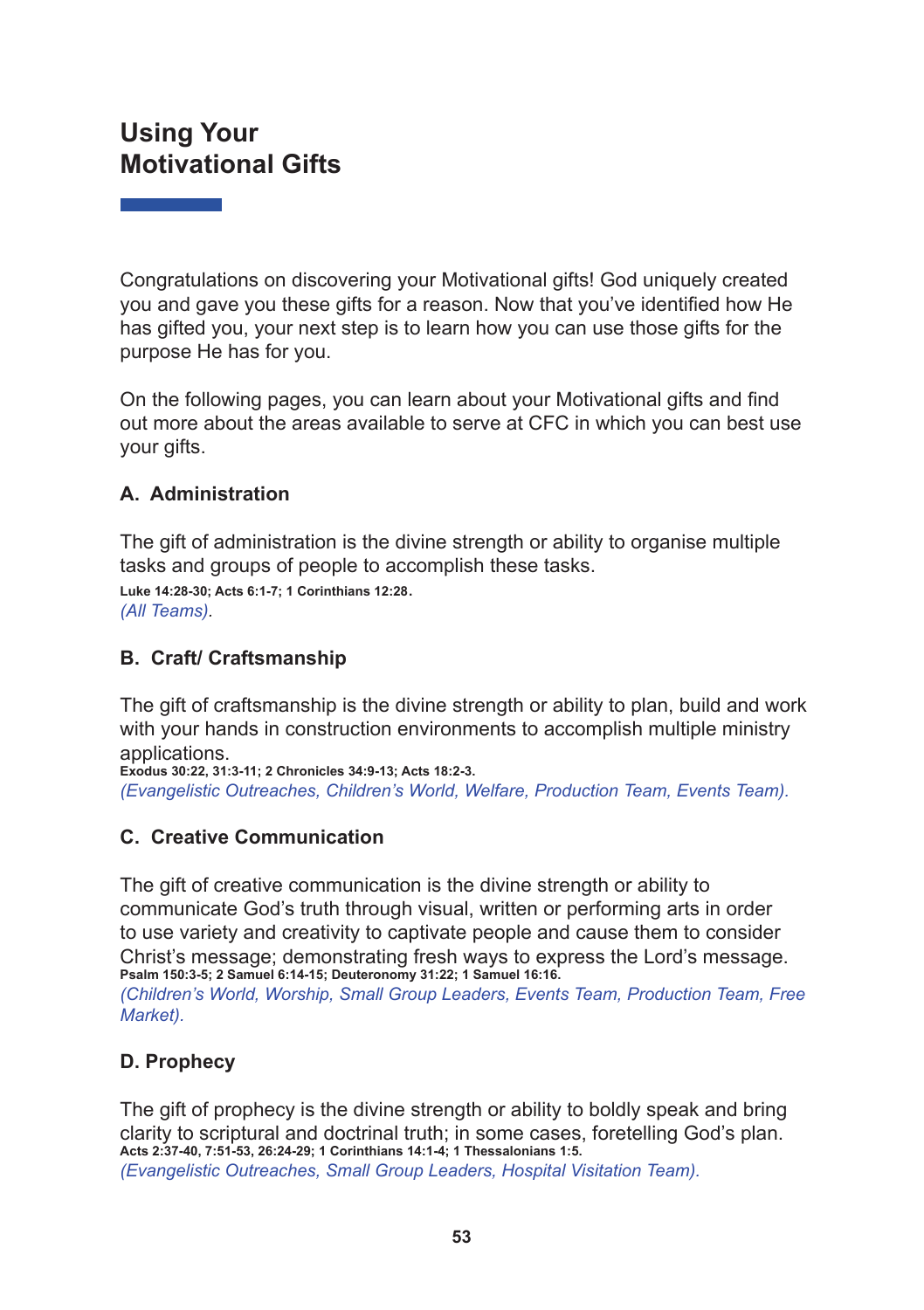#### **E. Encouraging/ Exhortation**

The gift of exhortation is the divine strength or ability to encourage others through the written or spoken word and Biblical truth. **Acts 14:22; Romans 12:8; 1 Timothy 4:13; Hebrews 10:24-25.**

*(Children's World, Connection Centre, Dream Team, Dream Team Centre, Events Team, Greeters, Growth Track, Hospital Visitation Team, Next Steps Information, Salvation Team, Small Group Leaders, Ushers/ Deacon).*

#### **F. Evangelism**

The gift of evangelism is the divine strength or ability to help non-Christians take the necessary steps to become Christ-followers. **Acts 8:5-6, 8:26-40, 14:21, 21:8; Ephesians 4:11-14.**

*(Evangelistic Outreaches, Hospital Visitation Team, Salvation Team, Small Group Leaders, Youth,).*

#### **G. Helps/ Serving**

The gift of helps is the divine strength or ability to work in a supportive role for the accomplishment of tasks in Christian ministry. **Mark 15:40-41; Acts 9:36; Romans 16:1-2; 1 Corinthians 12:28.** *(All Teams).*

#### **H. Teaching**

The gift of teaching is the divine strength or ability to study and learn from the Scriptures primarily to bring understanding and growth to other Christians. **Acts 18:24-28, 20:20-21; 1 Corinthians 12:28; Ephesians 4:11-14.** *(Bible College and Foundational Courses, Children's World, Evangelistic Outreaches, Small Group Leaders, Youth).*

#### **I. Intercessor/ Intercession**

The gift of intercession is the divine strength or ability to stand in the gap in prayer for someone, something, or someplace believing for profound results. **Hebrews 7:25; Colossians 1:9-12, 4:12-13; James 5:14-16.** *(Small Group Leaders, Youth).*

#### **J. Leading/ Leadership**

The gift of leadership is the divine strength or ability to influence people at their level while directing and focusing them on the big picture, vision, or idea. **Romans 12:8; 1 Timothy 3:1-13, 5:17; Hebrews 13:17.** *(All Teams).*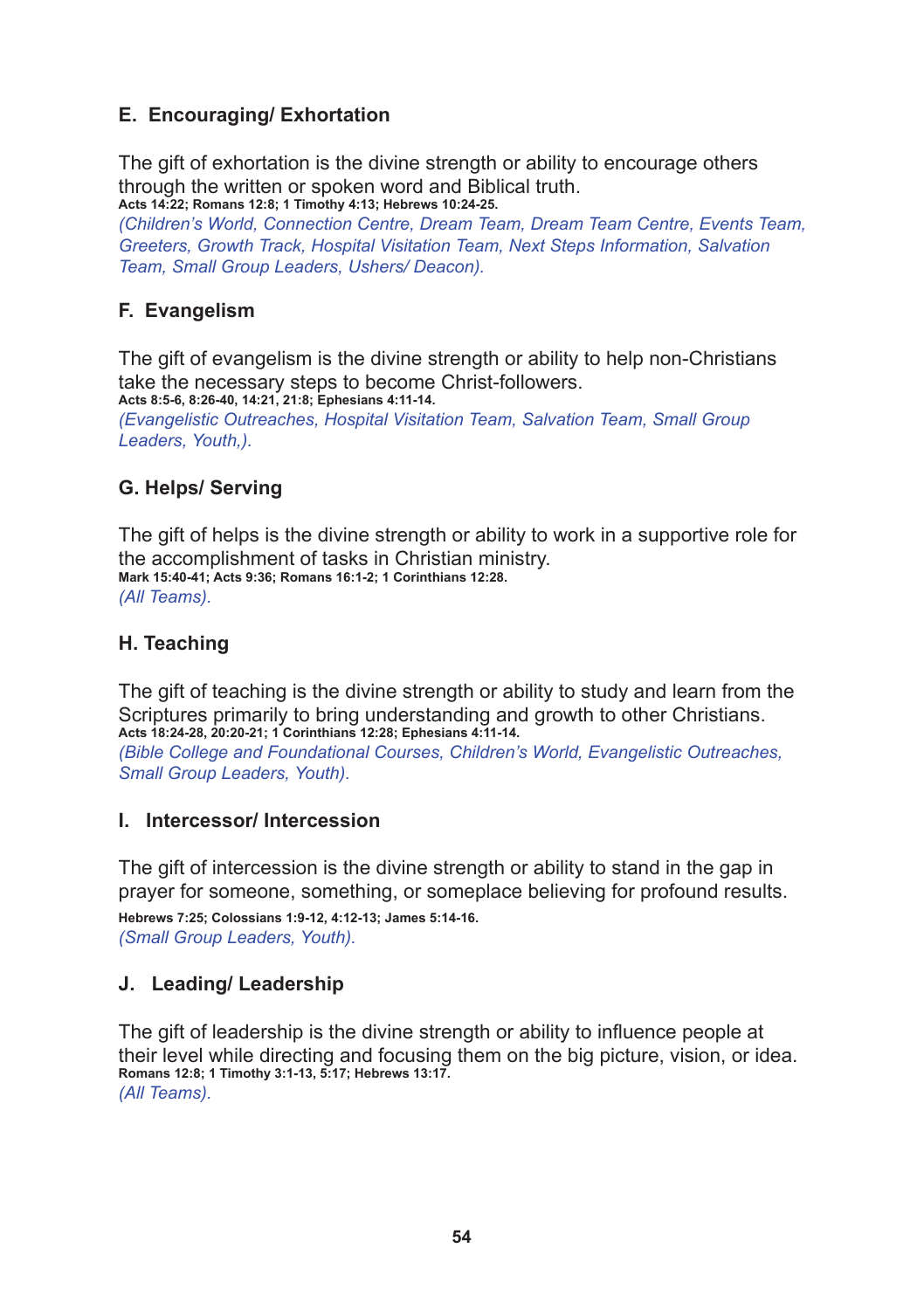#### **K. Giving**

The gift of giving is the divine strength or ability to produce wealth and to give by tithes and offerings for the purpose of advancing the Kingdom of God on earth.

**Mark 12:41-44; Romans 12:8; 2 Corinthians 8:1-7, 9:2-7.** *(Legacy).*

#### **L. Shepherding/ Pastor**

The gift of shepherd/ pastor is the divine strength or ability to care for the personal needs of others by nurturing and mending life issues. **John 10:1-18; Ephesians 4:11-14; 1 Timothy 3:1-7; 1 Peter 5:1-3.** *(Children's World, Evangelistic Outreaches, Growth Track, Salvation Team, Small Group Leaders).*

#### **M. Mercy/ Compassion**

The gift of mercy/ compassion is the divine strength or ability to feel empathy and to care for those who are hurting in any way. **Matthew 9:35-36; Mark 9:41; Romans 12:8; 1 Thessalonians 5:14.**

*(Children's World, Evangelistic Outreaches, First Responders, Hospital Visitation Team, Small Group Leaders, Youth).*

#### **N. Hospitality**

The gift of hospitality is the divine strength or ability to create warm, welcoming environments for others in places such as your home, office, or church.

**Acts 16:14-15; Romans 12:13, 16:23; Hebrews 13:1-2; 1 Peter 4:9.**

*(Children's World, Connection Centre, Dream Team, Dream Team Centre, Evangelistic Outreaches, Events Team, Greeters, Growth Track, Hospital Visitation Team, In-Service Team, Next Steps Information, Salvation Team, Ushers/ Deacons, Small Group Leaders, ).*